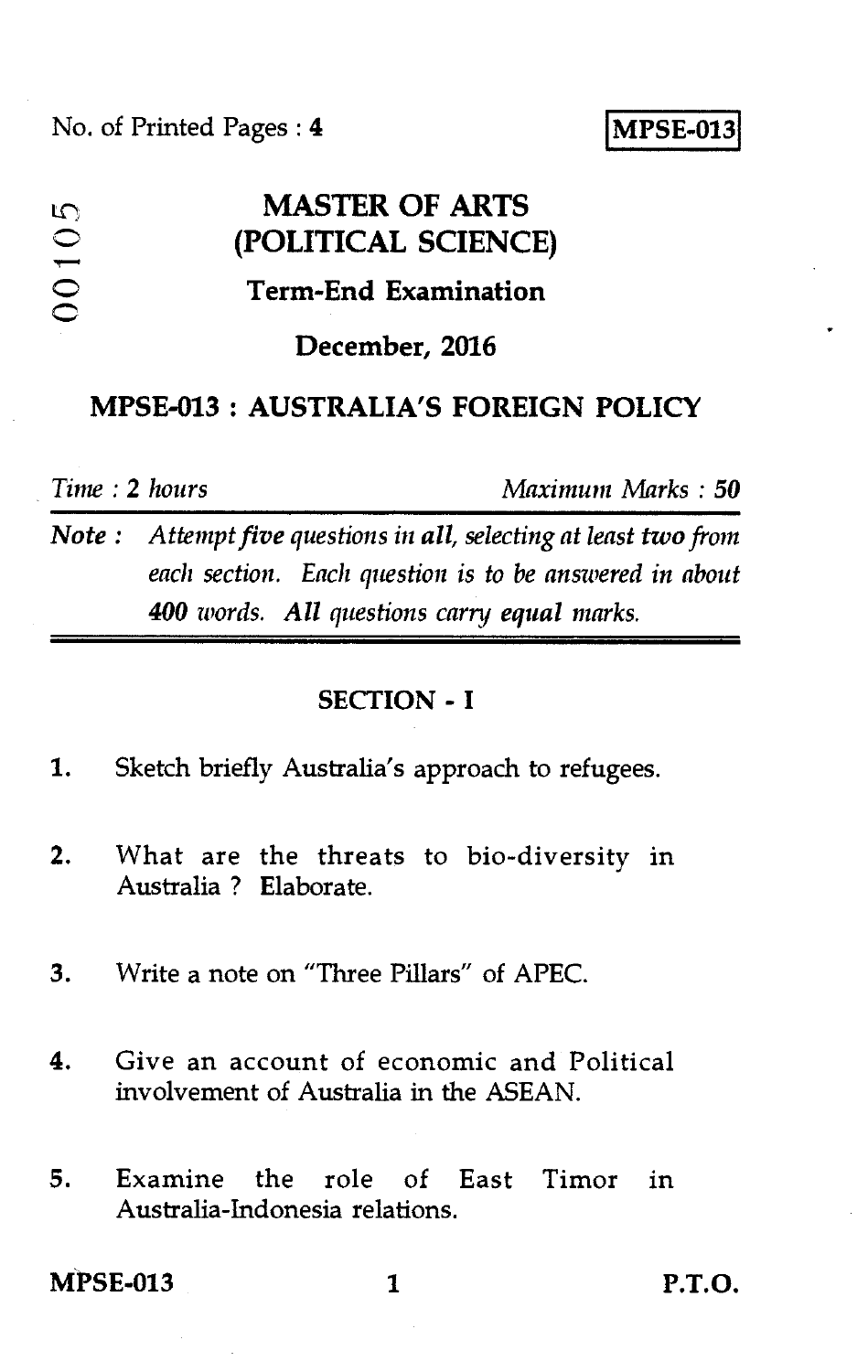### **SECTION - II**

- 6. What are the main areas of economic cooperation between Australia and India ? Elaborate.
- 7. Examine the role of Australia and the US in preventing further proliferation of WMD.
- 8. Explain briefly 'Australian multi-culturalism'.
- 9. Discuss the role of Department of Foreign Affairs and Trade in the formulation of Australian Foreign Policy.
- 10. Write short notes on **any two** of the following :
	- (a) Role of Parliament in formulating Australian foreign policy.
	- (b) Australia's role in combating international terrorism.

**MPSE-013 2**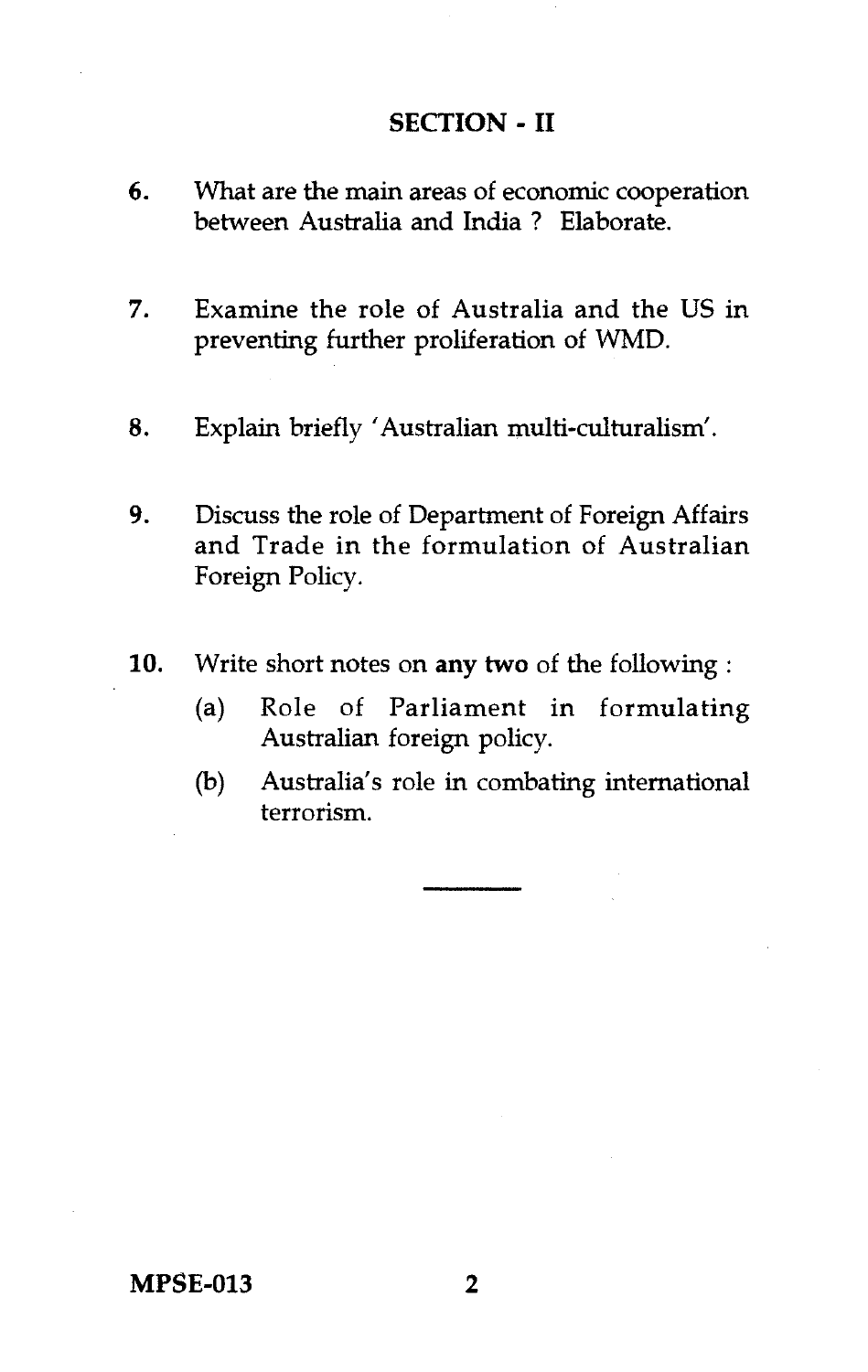एम.पी.एस.ई.-013

## स्नातकोत्तर उपाधि कार्यक्रम (राजनीति विज्ञान)

### सत्रांत परीक्षा

### दिसम्बर, 2016

एम.पी.एस.ई.-013 : आस्ट्रेलिया की विदेश नीति

समय : 2 घण्टे

अधिकतम अंक : 50

टिप्पणी : कुल पाँच प्रश्नों के उत्तर दीजिये, प्रत्येक अनुभाग में से कम-से-कम दो प्रश्न चुनते हुये। प्रत्येक प्रश्न का उत्तर लगभग 400 शब्दों में दें। सभी प्रश्न के अंक समान हैं।

### अनुभाग- I

- शरणार्थियों (Refugees) के प्रति ऑस्ट्रेलिया के दृष्टिकोण को 1. संक्षेप में रेखांकित करें।
- ऑस्ट्रेलिया में जैविक-विविधता (Bio-diversity) के समक्ष  $2.$ क्या खतरे हैं ? विस्तार से बतायें।
- एपैक (APEC) के "तीन स्तंभों" ("Three Pillars") पर 3. एक लेख लिखें।
- आसियन (ASEAN) में ऑस्ट्रेलिया की आर्थिक और राजनीतिक 4. भागीदारी (involvement) का एक लेखा जोखा दें।
- ऑस्ट्रेलिया-इंडोनेशिया सम्बन्धों में पूर्वी तिमोर की भूमिका का 5. परीक्षण करें।

**MPSE-013** 

**P.T.O.**